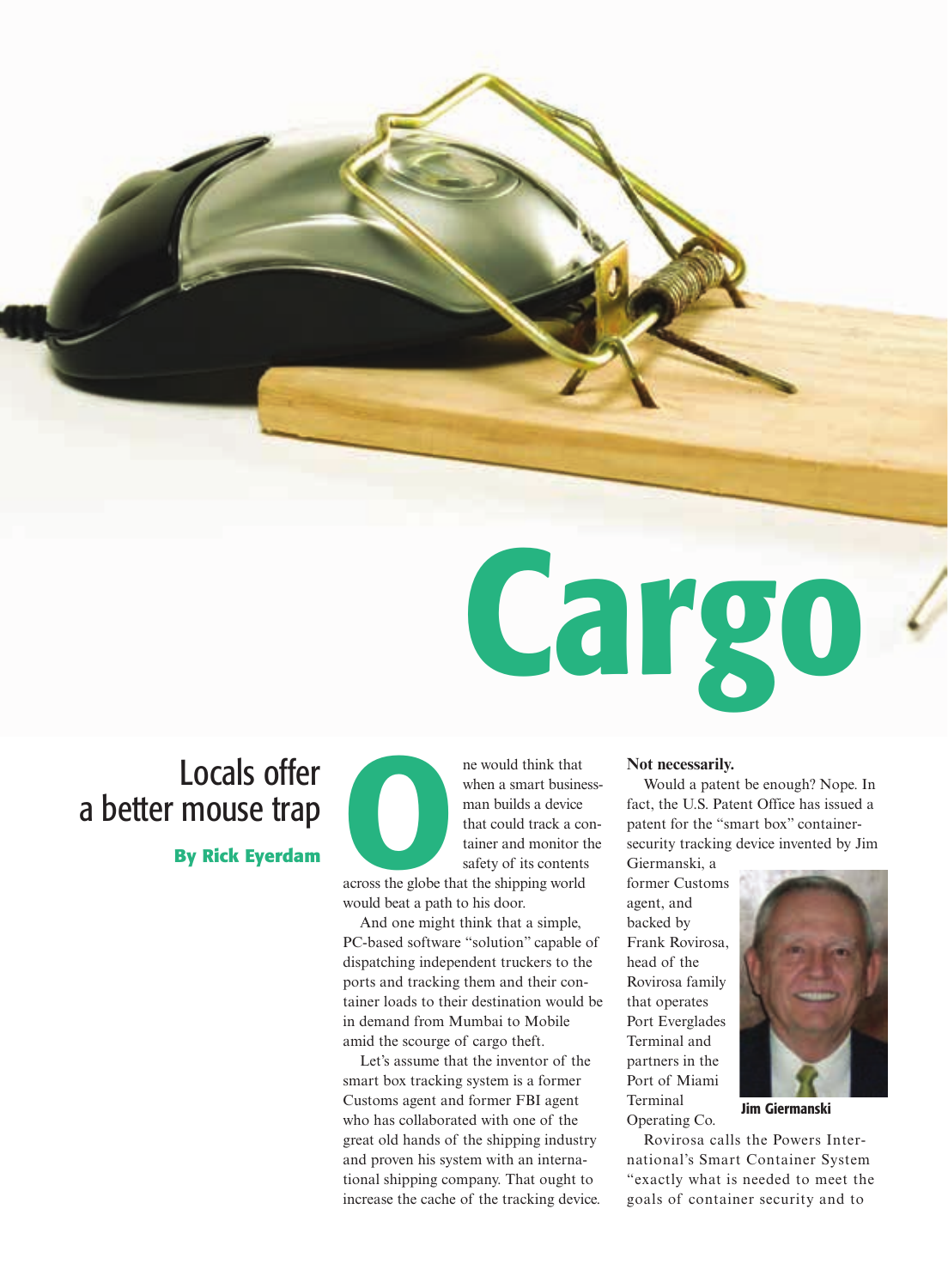insecurity

*protect our containers from theft and terrorist threats."*

*According to the company, the system meets the World Customs Organization's Framework of Standards to Secure and Facilitate Global Trade guidelines adopted unanimously in 2005 by the 166 member countries, including the United States. The WCO's new standards include the*



*goal of logistics security control from origin to destination. Yet there are no government officials or corporate giants beating a path to their door. The same*

*goes for Kaz Chary, a self-* *described Brahman comedian and a real computer wizard who is all but obsessed with writing the script that makes it possible for trucking company dispatchers to tell shippers and carriers exactly where their precious cargo is, within 340 meters.*

*His current product, Drayage Management System, is being used by at least 40 trucking companies in south Florida at the urging of Maersk, Crowley and several other major carriers. They say it is far better than stacking handwritten papers in a wall full of bins.*

*"When a shipper calls Maersk at the APM terminal to ask about a container, the carrier is expected to know where it is," Chary explained. "Maersk can only tell them it left the terminal, not where it is or when it will arrive. They were not satisfied with that, so now their trucking companies all use the Drayage* Kaz Chary *Management System."*

### *How it works*

*Drayage Management System is a PCbased client-server application that runs on a Microsoft Windows Platform. It requires a 60-gigabit hard-drive server, Asymmetric Digital Subscriber Line services and a 20-gigabit workstation running Windows XP Pro.*

*Chary and his staff train the dispatcher who quickly learns to use the tidy display for order entry, dispatch, mapping, matching, debts and credits, invoicing and settlement, maintenance, terminal, companies, driver lists, chassis inventory, rates, per diems and the all important debits and credits. The system generates 50 customizable reports.*

*The two things it does best, according to the major union truck dispatcher in south Florida, is to keep close track of drivers and permit the company to generate bills the carriers are willing to pay*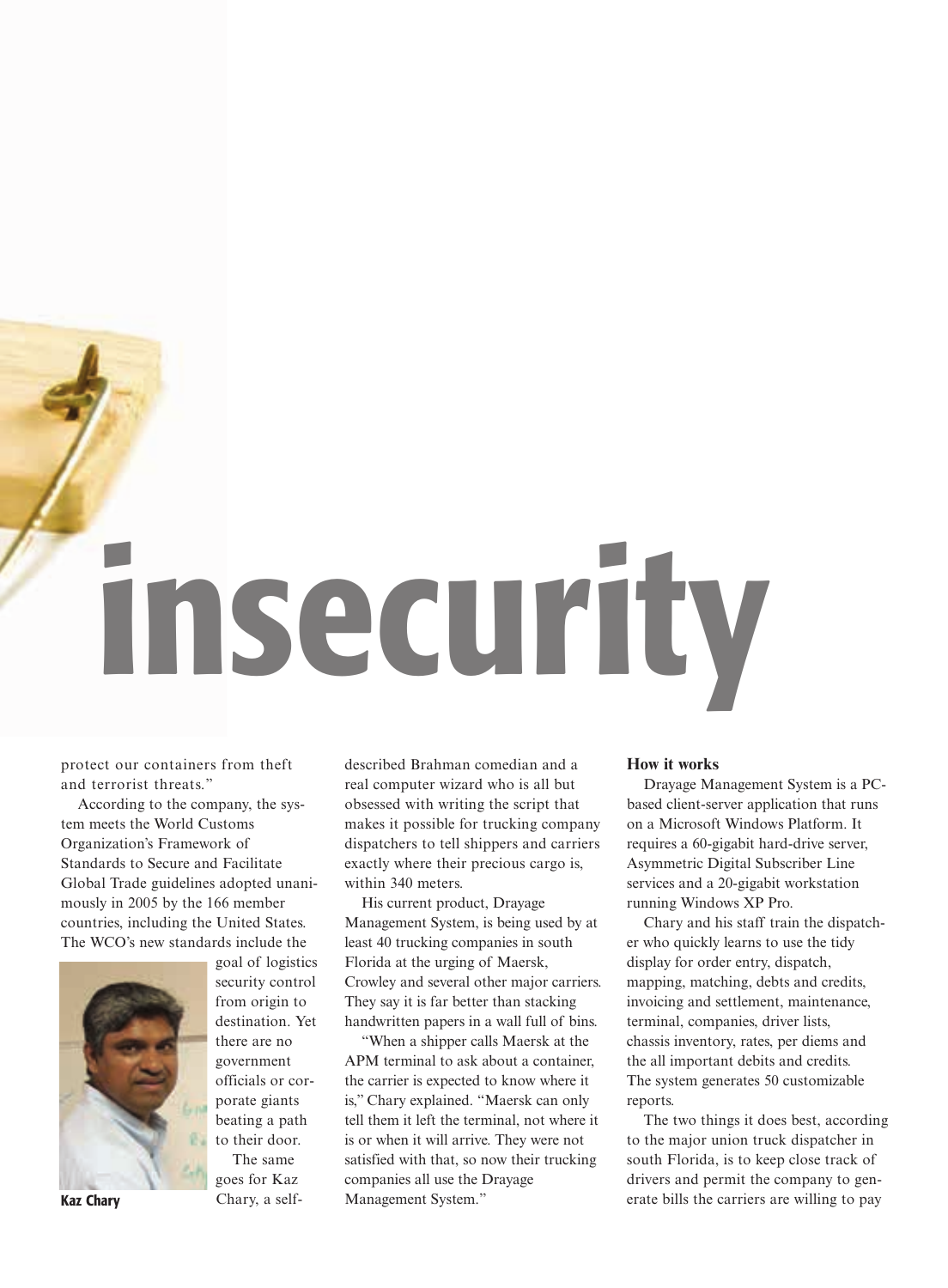

The Drayage Management System is in use at several south Florida ports and terminals.

*without dispute in a timely fashion.* 

*John Krissel, compliance director for Southern Ocean Transport, also discourages shrinking because truckers carry the Global Positioning System transmitters that are part of the Chary package. They show the dispatcher if they linger too long at a stop or deviate from their normal path from the terminal to the shipper.*

*Chary also offers his Online Trucker Management software that provides electronic linking with trucking companies. Shippers and intermediaries can implement an integrated work order management system, allowing automated tracking and monitoring of work orders across numerous trucking companies. OTM software provides a framework for creating, managing and tracking transportation work orders that are directly derived from the export, import or other requirements.*

*Chary has plans for tracking pallets with radio-frequency identification and a global elaboration of his systems. And he is seeking investors to help him grow. So is Giermanski, whose plea for better cargo security was published recently in the American Shipper and online at The Journal of Commerce without mention-* *ing his smart box. The Journal of Commerce is a sister publication of Florida Shipper.*

### *The smart box*

*Powers International's Smart Container System begins by recording the identity of the person responsible for monitoring the "stuffing" and securing of the container at the foreign point of origin. The system can store trade data that will link the specific container to other documentation contained in the user's logistics software system, detect and report any breach, provide tracking information and report its own hijacking, all via worldwide satellite communication.*

*This system was selected for evaluation in Europe under the leadership of the European Aeronautic Defense and Space Co. (EADS/Airbus) and tested in trials that began with installation in South Carolina. The containers were then transported to Bremen, Germany, where they were stuffed for shipment to the MSC terminal at Port Everglades.* 

*Germany's Bremer Innovations-Agentur GmbH worked with Powers to make sure the container electronically captured shipping data, then identified the person supervising the stuffing of*

*the container at the point of origin and the identity of the person with first access to the container at destination.* 

### *Test containers*

*The test containers detected and reported several breaches via satellite on their way from Germany to Port Everglades. The Powers device also found a container that had missed the loading at Bremen but was thought to be onboard the MSC vessel.*

*Giermanski is the former FBI agent and former Customs agent. He said the product is designed for high-value or high-risk cargo and can pay its own way in reduced shrinkage or reduced offloading times at U.S. ports.*

*Options include sensing devices that can detect the smell of explosives, monitor and adjust temperature and track humidity within the sealed container.*

## *Making the case*

*In his white paper on container security, Giermanski pointed out that in May 2005, three scientists — Davabhaktuni Srikrishna, A. Narasimha Chari and Thomas Tisch — released a paper on detecting nuclear materials in transport. Their conclusions were that*